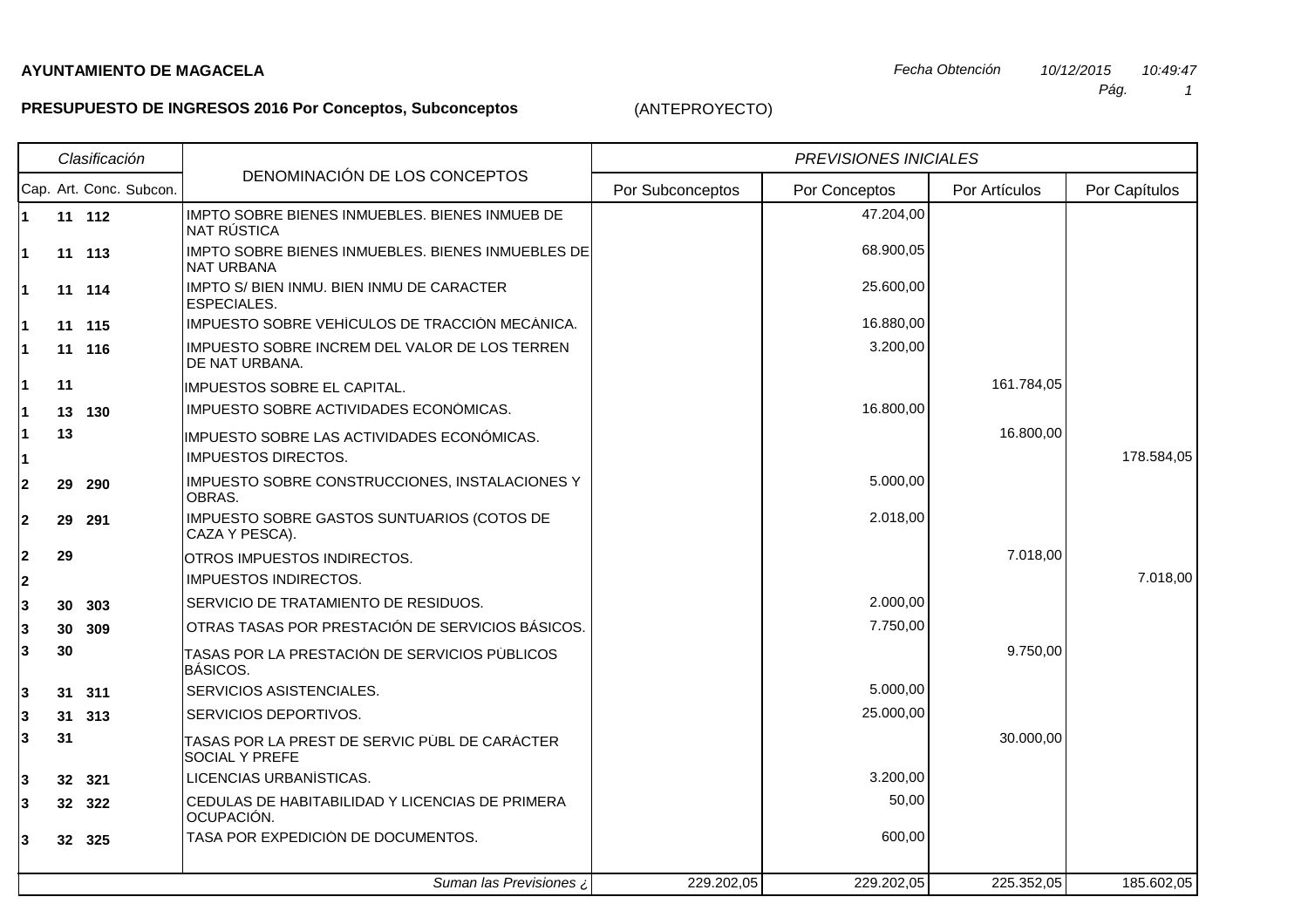## **AYUNTAMIENTO DE MAGACELA**

**3**

**3**

**3**

**3**

**3**

**3**

**3**

**3**

**3**

**3**

**3**

**3**

**3**

**3**

**4**

**4**

**4**

**4**

**4**

**4**

**4**

**4**

**4**

## **PRESUPUESTO DE INGRESOS 2016 Por Conceptos, Subconceptos**

AUTÓNOMAS.

(ANTEPROYECTO)

**<sup>39</sup>** OTROS INGRESOS. 10.640,00

**42** DE LA ADMINISTRACIÓN DEL ESTADO.

**<sup>45</sup>** DE COMUNIDADES AUTÓNOMAS. 69.950,00

**<sup>46</sup>** DE ENTIDADES LOCALES. 21.051,00

**47** DE EMPRESAS PRIVADAS. **1.800,00** 

**<sup>42</sup> <sup>420</sup>** DE LA ADMINISTRACIÓN GENERAL DEL ESTADO. 103.480,00

**45 450** DE LA ADMINISTRACIÓN GENERAL DE LAS COMUNIDADES **FOR SUBSEX 1999 120 COMUNIDADES** 

**<sup>46</sup> <sup>461</sup>** DE DIPUTACIONES, CONSEJOS O CABILDOS. 21.051,00

Suman las Previsiones ¿

**<sup>47</sup> <sup>470</sup>** De empresas privadas 1.800,00

| Clasificación |                         |                                                                        | <b>PREVISIONES INICIALES</b> |               |               |               |
|---------------|-------------------------|------------------------------------------------------------------------|------------------------------|---------------|---------------|---------------|
|               | Cap. Art. Conc. Subcon. | DENOMINACIÓN DE LOS CONCEPTOS                                          | Por Subconceptos             | Por Conceptos | Por Artículos | Por Capítulos |
| 3<br>32       |                         | TASAS POR LA REALIZAC DE ACTIVID DE COMPETENCIA<br>LOCAL.              |                              |               | 3.850,00      |               |
| 3             | 33 331                  | TASA POR ENTRADA DE VEHÍCULOS.                                         |                              | 725,00        |               |               |
| 3             | 33 332                  | TASA POR UTIL PRIVAT O APROVE ESP POR EMP EXPL DE<br>SER DE SUM        |                              | 3.500,00      |               |               |
| 3<br>33       | 335                     | TASA POR OCUPACIÓN DE LA VÍA PÚBLICA CON<br>TERRAZAS.                  |                              | 300,00        |               |               |
| 3<br>33       | -337                    | TASAS POR APROVECHAMIENTO DEL VUELO.                                   |                              | 1.502,00      |               |               |
| 3             | 33 338                  | COMPENSACIÓN DE TELEFÓNICA DE ESPAÑA S.A.                              |                              | 1.600,00      |               |               |
| 3<br>33       | 339                     | OTRAS TASAS POR UTILIZACIÓN PRIVATIVA DEL DOMINIO<br>PÚBLICO.          |                              | 1.900,00      |               |               |
| 3<br>33       |                         | TASAS POR UTILIZAC PRIVAT O EL APROVECH ESP DEL<br>DOM PÚB LOC         |                              |               | 9.527,00      |               |
| 3<br>39       | - 391                   | MULTAS.                                                                |                              | 200,00        |               |               |
| 3<br>39       | 392                     | RECAR DEL PERIODO EJEC Y POR DECLARAC EXTEMP SIN<br><b>REQUER PREV</b> |                              | 4.150,00      |               |               |
| 3<br>39       | 393                     | INTERESES DE DEMORA.                                                   |                              | 1.000,00      |               |               |
| 3<br>39       | 399                     | OTROS INGRESOS DIVERSOS.                                               |                              | 5.290,00      |               |               |
|               |                         |                                                                        |                              |               |               |               |

TASAS, PRECIOS PÚBLICOS Y OTROS INGRESOS. 63.767,00

2 Pág.

**<sup>48</sup> <sup>480</sup>** De familias e Instituciones sin fines de lucro 1.900,00

447.550,05 447.550,05 445.650,05 249.369,05